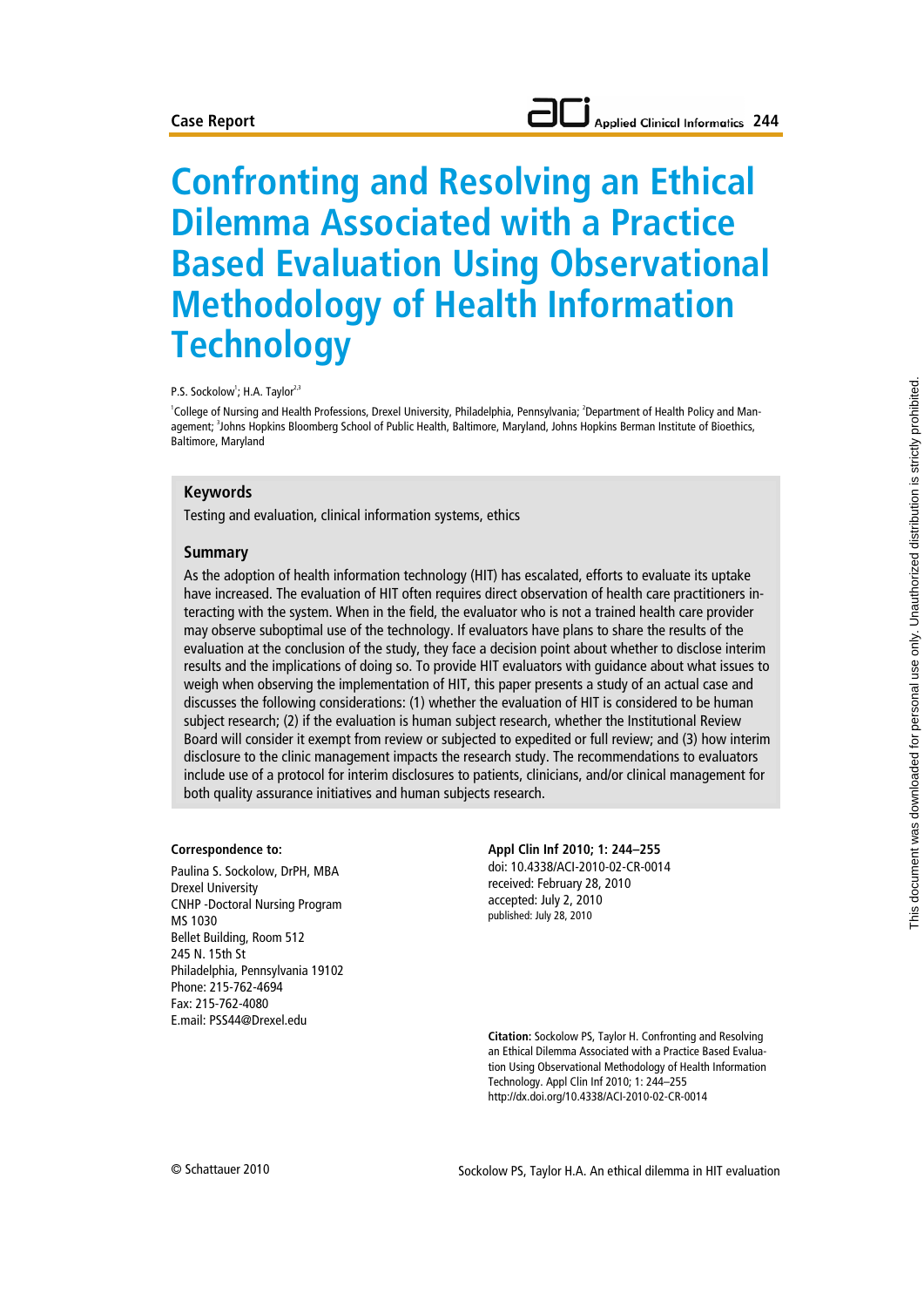# **1. Introduction**

As health information technology (HIT) matures, evaluation of HIT has increased [1, 2] and moved from technical and laboratory studies to studies undertaken in clinical settings where the HIT is implemented. These *in situ* evaluations focus on human and organizational issues [1, 3-5] and the impact of HIT on the quality of patient care processes and patient care outcomes [2]. To foster the acceleration of HIT adoption, professionals in the field can anticipate more studies that evaluate organizational process changes, contextual factors, and patient outcomes [1]. These evaluations of health systems in their contexts of use have been described by ethicists as a moral imperative [6].

Evaluations of HIT often include direct observation where the observer may be a clinician with or without an informatics background, or the observer may be an informatician with or without a clinical background. Informed by their background, the evaluator may observe the suboptimal use of HIT [7-9]. In the absence of a plan to report such use, the evaluator is left to consider the risks and benefits of disclosure in the midst of conducting the study. This situation is an ethical dilemma: an apparent conflict between two or more morally prescribed values [10, 11].

A review of published HIT evaluations was performed to determine whether and how dilemmas about suboptimal use of HIT had been addressed in the past. This review failed to provide any helpful guidance [7, 8, 12-15]. Only one HIT evaluation report indicated that feedback for iterative system improvements was provided during the study [16], but no discussion of the ethical considerations were included in the report. In this paper, the term "*consideration"* refers to the ethical principles' relevant guidelines referenced to identify possible resolutions to an identified ethical dilemma. Examples of considerations include the ethical principles presented in the Belmont Report, professional guidelines, and Institutional Review Board (IRB) policy and procedures [17-19].

The issue of whether and how to address observed suboptimal use of HIT during an HIT evaluation will grow in importance as EHR adoption and accompanying evaluations increase. This paper was undertaken to provide insight and offer recommendations regarding this moral quandary. It is the goal of this paper to describe a particular ethical challenge in the conduct of HIT evaluation studies in the clinical practice setting, consider different approaches to addressing this challenge, and make recommendations to address this challenge in future studies.

# **2. Background**

The obligation to evaluate the implementation of HIT in clinical practice settings has been previously discussed in response to the United States Food and Drug Administration's 1996 call to regulate clinical information systems as medical devices. The authors proposed that systems that were safe for patients would not produce any "measurable harm," would demonstrate outcomes that met or exceeded the status quo, and would support incurring the investment of time and money [20]. The methods for this assessment, whether observational or otherwise, were not discussed.

To obtain an in-depth understanding of HIT in the clinical practice setting, qualitative (or mixed methods using qualitative and quantitative methods) evaluations are often used [21]. Depending on the research design and goals, the researcher may plan to inform the research site during the course of the evaluation study or only at the conclusion of the study. Evaluation studies that are designed to provide feedback during the evaluation are formative studies. Formative evaluation takes place during development or deployment of the information. Feedback may be provided during the formative evaluation to offer information for decisions made during the development process or after deployment to improve the information resource. An example of a formative evaluation in the context of HIT would be the use of a method referred to as member checking which reports results to those managing and implementing HIT in clinical practice for their feedback and which enhances the validity and transferability of the study's conclusions [22, 23]. In contrast, summative evaluation studies are designed to provide feedback at the conclusion of the study for the purpose of assessing how effectively the resource performed, after the information resource is deployed and relatively stabilized in its envisioned environment [22] (p.26). An example of summative evaluation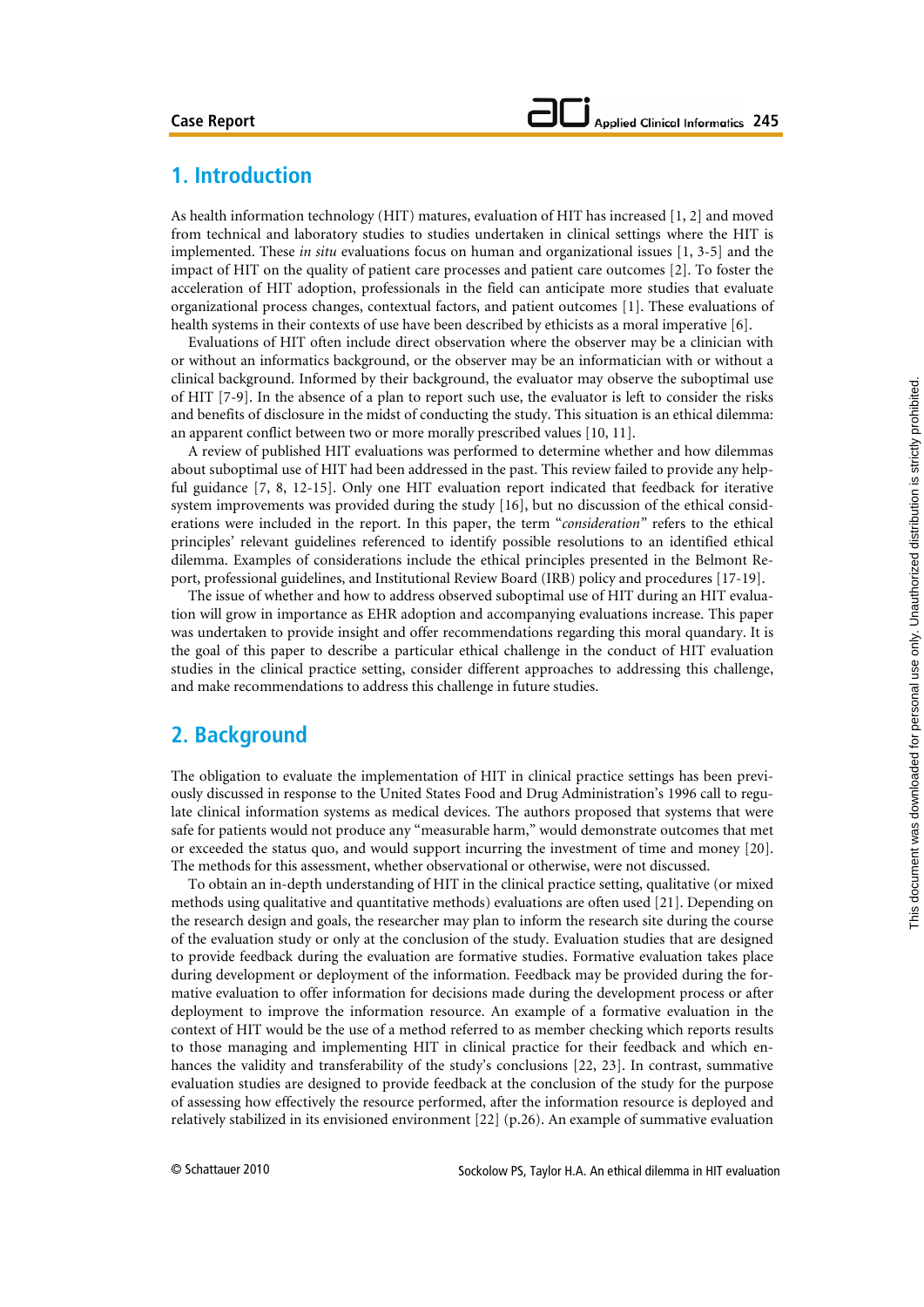in the context of HIT would be providing iterative feedback to those managing and implementing HIT two years after the clinical information system had been adopted in clinical practice [24].

HIT evaluations in the clinical practice setting have reported HIT design issues including ineffective implementation of policies and procedures in HIT [9], HIT functionality that does not match clinical workflow [7], and 'bugs' in medication ordering functionality. Use of HIT systems with design issues can lead to unintended adverse consequences that have the potential to affect patient safety. Examples include: problems ordering a medication that resulted in an adverse drug event [25]; changes in workflow that delayed medication administration [26]; or a bar code scanner that did not scan which contributed to a medication administration error [27]. While using HIT in the clinical process and waiting for these design issues to be addressed, clinicians employ work-arounds as they deliver care [7], that is, they go to extraordinary lengths to get past a perceived frustration with the system, which may sometimes lead to undeserved negative consequences such as loss of job and suspension [27]. However, there is an absence of consensus literature establishing what is either an optimal or sub-optimal use of HIT. Examples of suboptimal use of HIT include: entering information in free text fields when it should have been collected elsewhere; too much copying and pasting of verbiage; and not entering clinical information in a timely manner.

HIT evaluators and ethicists may look to the experience of independent data monitoring committees (DMC) used in clinical trials for a model for additional oversight. These boards analyze quantitative data related to adverse events and clinical outcomes during the course of the clinical trial to ensure the safety of participants. The ethical dilemma is whether to stop a trial early in the event when data indicate subjects receiving the investigational intervention are faring better or worse than expected. The DMC must weigh the benefit and/or risk to subjects with the benefit that may accrue to future patients if the trial is completed. Rationale for non-disclosure of interim analysis to investigators is that the interim results may not be conclusive, and their disclosure to clinicians could jeopardize the successful completion of the clinical trial. In the context of HIT, a committee independent of the clinicians under observation and clinic management could be created to monitor instances of suboptimal use and decide whether the use ought to be disclosed to clinic management and/or clinicians prior to the completion of the evaluation.

# **3. Case Report: Evaluation of Electronic Health Record (EHR) in Clinical Practice Setting**

The case study that follows will serve as an example that highlights common scenarios and dilemmas that may be observed and ethical considerations involved. This actual case is offered to provide HIT evaluators with guidance about what issues to weigh when observing the implementation of **HIT** 

In 2009, an evaluation was conducted to assess the uptake of a commercially available EHR created to improve and streamline clinic operations in an ambulatory geriatric day center environment where interdisciplinary care teams provide direct patient care. The objective of the study was to assess the EHR's impact on clinician satisfaction with clinical process. The evaluation began 11 months after the EHR system was implemented. An evaluator, who was a social scientist with expertise in the implementation of clinical information systems, observed clinicians directly during 8 half-day visits over 6 weeks. Observations were focused on individual clinicians randomly selected to represent each clinical team and clinical role. The observer recorded in field notes what, where, and when clinicians documented patient care information and the types of work-arounds clinicians adopted. During the data collection period, clinicians were observed utilizing the system in a number of suboptimal ways. For example, clinicians were observed failing to consult the EHR before the patient visit, and when seeing patients, they made notes on paper without referring to the EHR. In addition, clinicians were observed entering clinical information from memory or paper into the EHR, often after the patient had left the day center, rendering the data (e.g., vital signs, fasting blood sugar results) unavailable to other clinicians seeing the patient on the same day. Patient clini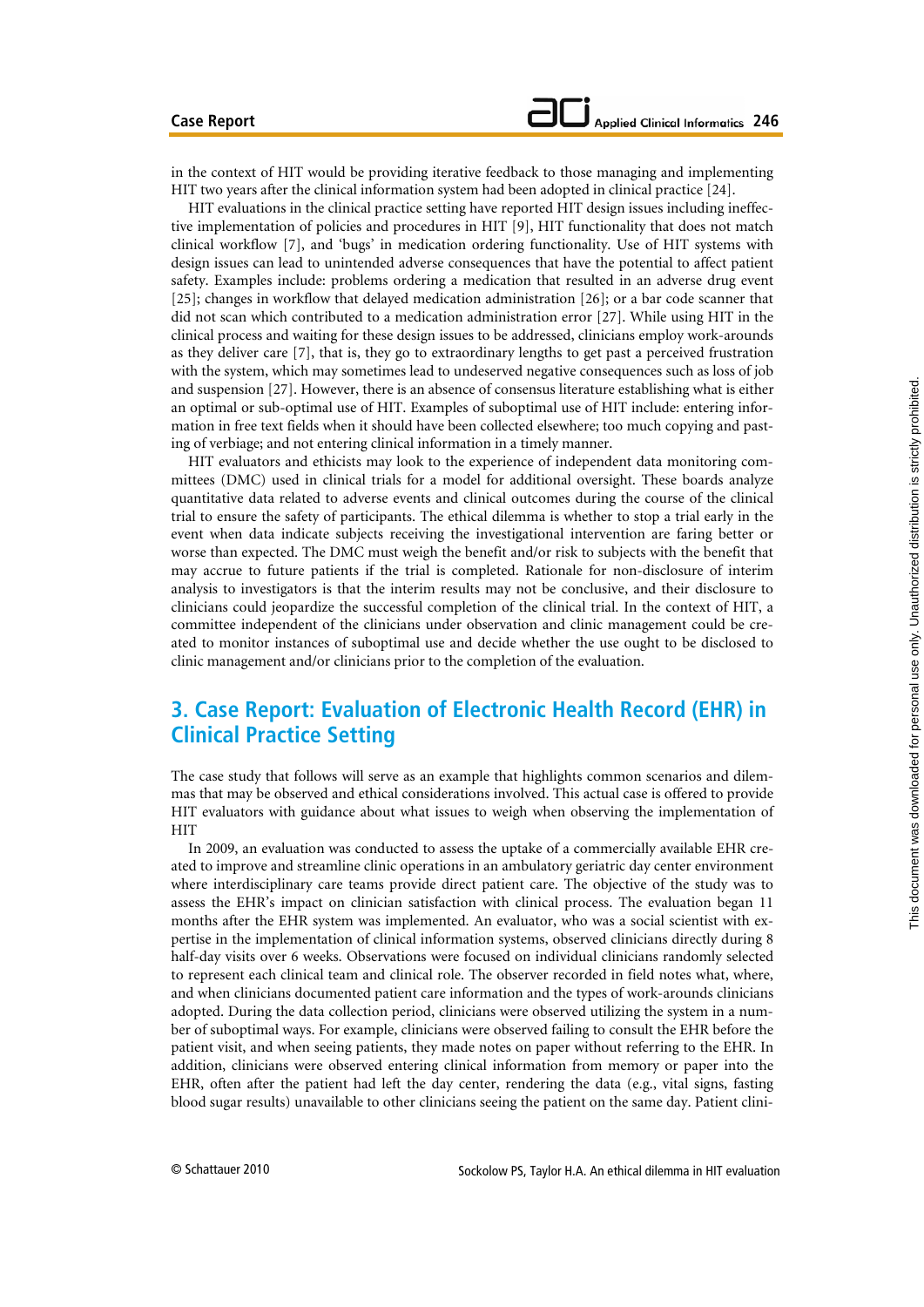cal data in the EHR six months old were observed to be intermixed with current entries in the chronological patient record.

# **4. Discussion**

## **4.1 The Ethical Dilemma**

An ethical dilemma may occur when, for example, the investigator had designed an HIT evaluation to share results at the conclusion of the study. This summative evaluation included a direct observation component in the course of the study during which the investigator observed actions that compromised the optimal HIT technology uptake. When the observer/evaluator has professional credentials of those being observed, there may be an affirmative obligation to take action. This is clear in the context of an evaluation of *direct* patient care, where the investigator observes delivery of suboptimal care or a risk to patient safety. If the observer is a trained health care provider, there is a professional obligation to intervene and/or report the concern to the medical director in charge of the care provided in the setting where the evaluation is taking place [22]. When there is potential for observation of actions that may result in direct harm to patients, advance planning for disclosure during the conduct of the study is warranted.

The obligation is less clear when the observer is not a trained health care provider. In general, it is not the role of the evaluator to intervene in absence of any evidence of direct harm to patients. In this case, the observer/evaluator is not observing direct patient care. Under some extreme circumstance, an evaluator with no medical training could observe a clinician taking an action that might harm the patient (e.g., clinician is about to trip over a cord that may result in his/her collision with a patient that may result in harm); however, such observations are unlikely in the context of the observation of clinicians in their workspace outside of patient rooms. For this case study, the observer watched clinicians interact with an electronic system and did not view the details of the patient (either directly by observation or reviewing the information on the screen with any specificity). For this case study, the observer had neither sufficient knowledge, nor role responsibility to intervene or report on an action related to standard patient care.

On the other hand, an expert in HIT who observes the utilization of technology may observe an action where the potential harm to a patient is unknown and/or unclear. Examples of such situations include the observation of clinicians not using the HIT as it was intended (e.g., as a primary communication mechanism between clinicians reducing face-to-face communication) [28], or adopting work-arounds (e.g., affixing patient identification barcodes for medication administration to computer carts and scanners to eliminate the step involving scanning the barcode attached to the patient) [7]. It is possible that inefficient use of technology by a clinician observed by the evaluator may result in harm to the patient. For instance, if the clinician is observed struggling with the system, it is possible that time spent struggling is time that should be directed to patient duties. However, it is hard to trace whether the time away from patient duties results in direct harm to a patient. Presented with a situation where potential for harm to patients is unknown or unclear, the evaluator may consider the reasons to take action or not. To illustrate, an example of an actual case is discussed.

The goal of this case example was to assess the impact of the HIT on the clinical process and to specifically look at the accuracy and timeliness of the entry of clinical information. The HIT being evaluated was designed for real-time input as the clinician cares for the patient. However, clinicians were accumulating data for input (e.g., writing documentation notes on paper) after patient visits were complete.

#### **Dilemma**

Does the evaluator ever have an affirmative obligation to disclose the suboptimal use of EHR system to clinic management before the evaluation is complete? Relevant considerations to the resolution of this dilemma include: (1) whether the evaluation of HIT is considered to be human subject research; and (2) the integrity of the evaluation process and outcome.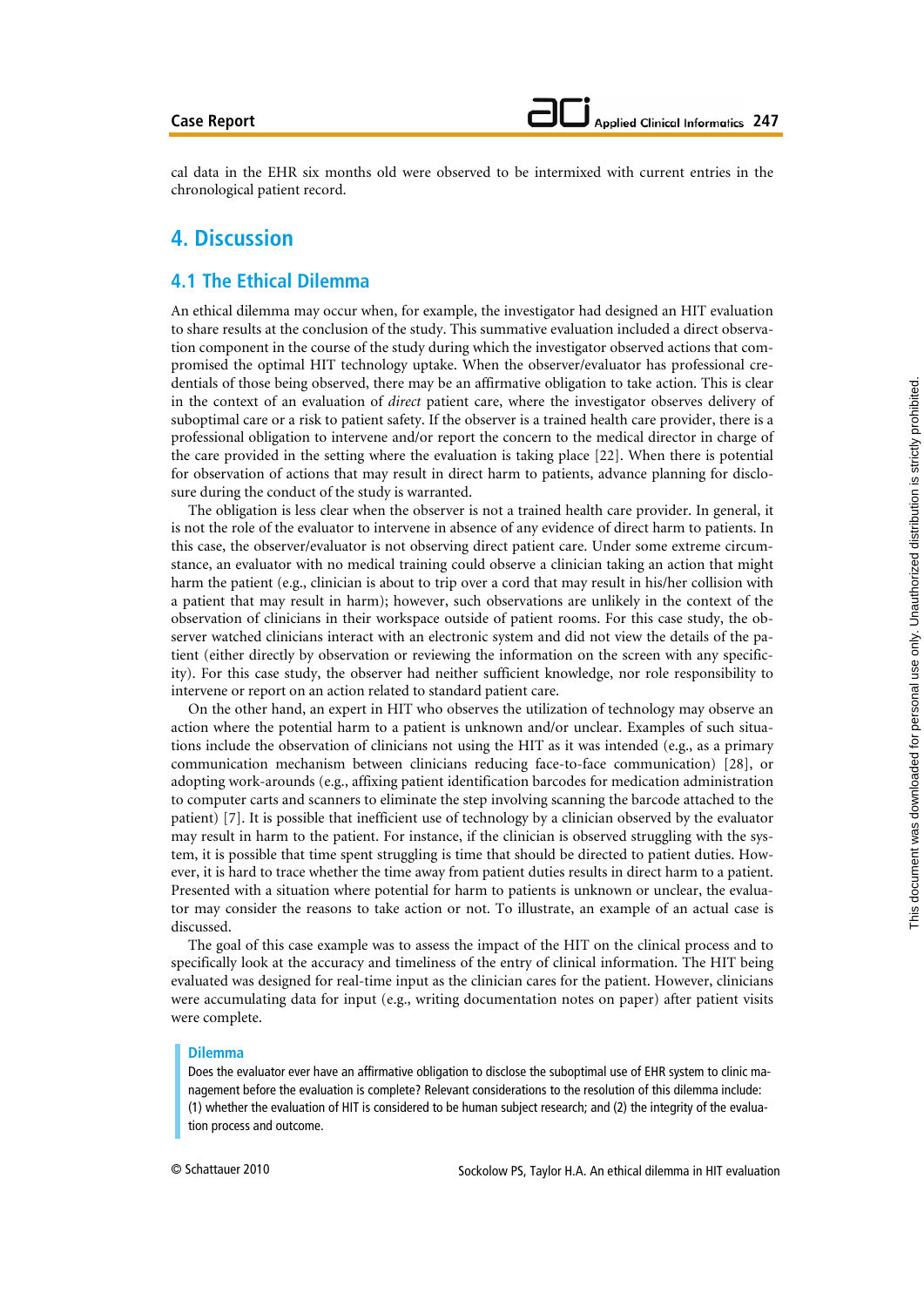# **4.2 Relevant Considerations Regarding Observer Actions**

## **4.2.1. Human Subject Research Consideration**

The following discussion is based on regulations in the United States: this should not prevent international readers from applying similar considerations and recommendations in their own country's context. According to the Federal regulations that guide the conduct of human subject research,

"[r]esearch means a systematic investigation, including research development, testing and evaluation, designed to develop or contribute to generalizable knowledge" (102(d)) [29].

A human subject is defined as,

"a living individual about whom an investigator (whether professional or student) conducting research obtains: data through intervention or interaction with the individual or identifiable private information" (102(f)) [29].

The question as to whether the evaluation of HIT should be considered human subject research places it in the middle of an ongoing controversy about whether quality improvement initiatives ought to be considered human subject research and what attributes ought to be used to distinguish one from the other [30-35]. One could argue, for example, that an HIT evaluation is human subject research because the evaluation involves the observation and systematic data collection about identifiable clinicians interacting with a novel technology. On the other hand, one could argue that because evaluation is meant to improve the implementation of a novel technology in a particular setting and the data collected will be used to improve site specific performance, the evaluation is a local quality improvement initiative. The debate can be further confounded if the evaluator is affiliated with an academic institution where the common understanding is, that in order for the results of any project conducted by an affiliate of the institution to be published in a high quality academic journal, it must be reviewed by an IRB.

In the event an HIT evaluation is submitted to an IRB for review, the IRB may decide that the evaluation is exempt from IRB review, or that the evaluation ought to be reviewed, either in an expedited fashion (by the Chair of the IRB or an experienced member of the IRB), or by the full IRB. As to whether the evaluation is exempt from IRB review, the IRB would consider whether the evaluation meets the following criteria:

"Research involving the use of educational tests (cognitive, diagnostic, aptitude, achievement), survey procedures, interview procedures or observation of public behavior, unless: (i) information obtained is recorded in such a manner that human subjects can be identified, directly or through identifiers linked to the subjects; and (ii) any disclosure of the human subjects' responses outside the research could reasonably place the subjects at risk of criminal or civil liability or be damaging to the subjects' financial standing, employability, or reputation"(101(b.2)) [29].

An IRB might decide the behavior under observation is a "public behavior" and consider the HIT evaluation exempt from review, as long as the evaluator agrees to record observations without personal identifiers *and* is satisfied that if a disclosure occurred, the clinician under observation would not suffer any damage related to "financial standing, employability or reputation." On the other hand, the IRB may decide that the observation of clinicians is not technically "public behavior," as the members of the general public are not routinely given access to the work space of clinicians, and therefore, the project would not qualify as exempt from IRB review. It is also possible, though unlikely, that the IRB could decide that, even without personal identifiers attached, the recording of clinician behavior could result in some harm. For example, if the clinicians are observed failing to utilize HIT in the way it was meant to be used, such recordings could result in some harm to their employability status or reputation and therefore not qualify as exempt from IRB review.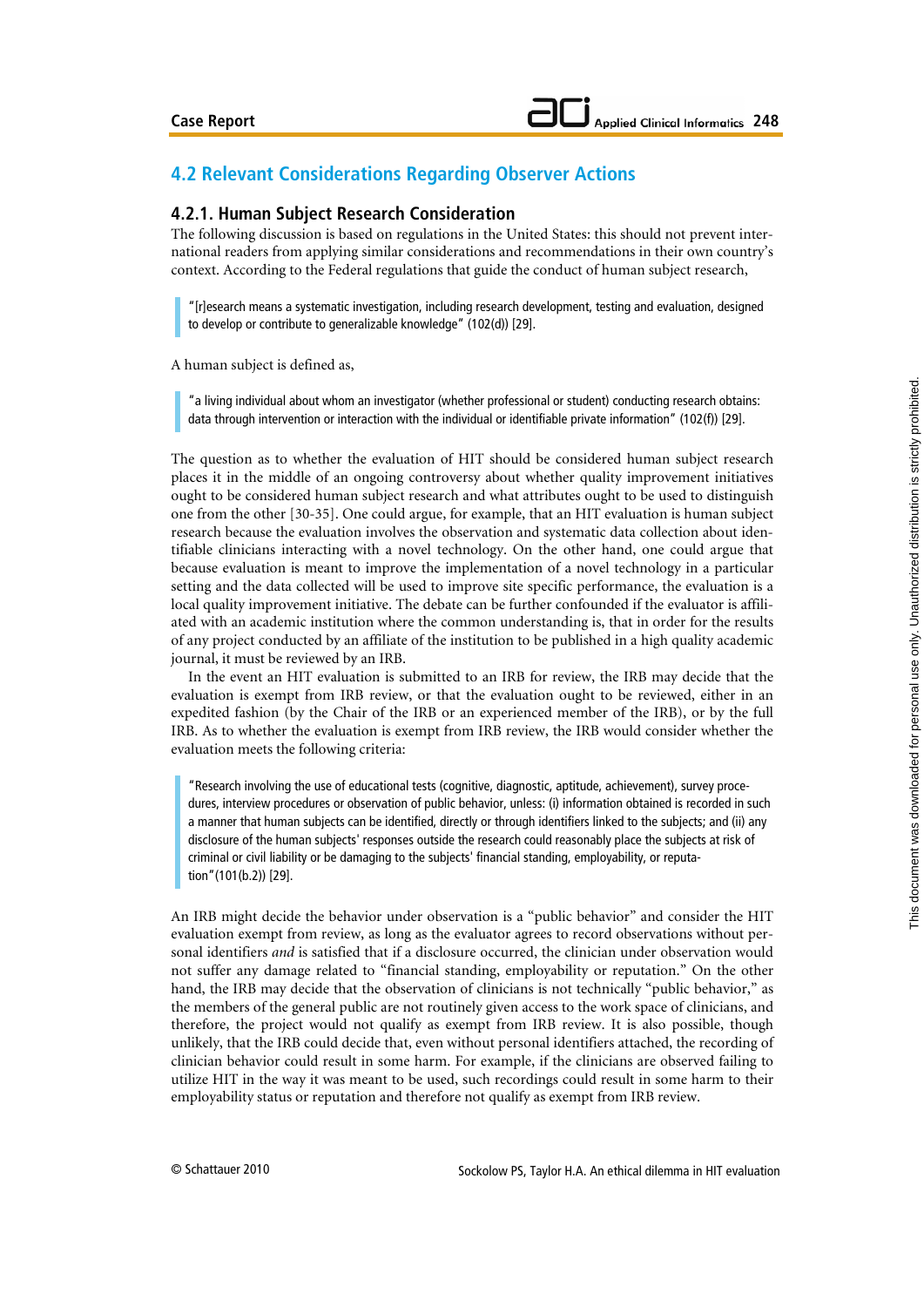If the IRB decides that the HIT evaluation is not exempt from IRB review, it will next determine whether the evaluation can be reviewed in an expedited fashion. To make this determination, the IRB will consider whether the evaluation meets the following two criteria:

- 1. research activity presents "no more than minimal risk to human subjects," and
- 2. the activity proposed is "[r]esearch on individual or group characteristics or behavior or research employing survey, interview, oral history, focus group, program evaluation, human factors evaluation, or quality assurance methodologies" [36].

As to whether the activity presents no more than minimal risk, the IRB will likely consider risk to the clinicians under observation as well as whether their failure to use the novel HIT of interest appropriately could result in any distal harm to their patients. As noted just above, an IRB could decide that the disclosure of a particular clinician's failure to utilize HIT in the way it was meant to be used could result in some harm to that clinician's employability status or reputation. Therefore, the disclosure would be an activity that presents more than minimal risk to the clinicians under observation. If so categorized, the HIT evaluation would be reviewed by the full IRB committee which would likely require that the evaluator obtain informed consent from each clinician to be observed. The IRB may further require that the evaluator include a plan for reporting any such disclosure as an adverse event. If the reporting of such events becomes more frequent than anticipated, the IRB may ask that the consent form be revised to further clarify the likelihood of disclosure or decide that the benefits of the evaluation no longer outweigh the risks to the clinicians under observation and stop the evaluation.

An IRB may also consider whether the inappropriate use of HIT could result in predictable harm to a patient. If the IRB determines that harm to a patient is predictable, it will need to determine whether the magnitude of the predictable harm to patients outweighs the benefits from the evaluation that may accrue to future patients. In the evaluation of HIT, the potential risks to patients are possible, but usually distal to the phenomenon under observation. It is therefore difficult to quantify and/or predict the magnitude of such risks. On the other hand, a clinician who fails to appropriately use a bar code reader intended to reduce medication administration errors may compromise patient safety [27]. If the evaluation has been reviewed as human subject research and the risk to patients identified prior to evaluation is considered to be more than minimal, the IRB may suggest that additional protections be implemented. These protections may include, for example, the systematic disclosure to all the patients who may be seen by a clinician in the practice that the utilization of a novel HIT is under observation and there is a potential risk to the quality of the care they may receive. These protections could include patients being informed that measures have been taken to minimize the likelihood of harm, and the adoption of the novel HIT will be halted if any patient experiences direct harm shown to have been a direct result of inappropriate use of the technology. While patients may have little choice to seek care elsewhere, the IRB may consider the disclosure a reasonable step, given that obtaining informed consent from all potential patients in advance of the implementation of HIT may be infeasible.

Finally, if the risks to either clinicians under observation or their patients are unlikely but possible, the IRB may ask the evaluator to report any harm encountered as an unanticipated event. Most IRBs will likely have a policy regarding the reporting of unanticipated events. One of our local IRBs (The Johns Hopkins Medical Institutions Institutional Review Board), for example, currently defines unanticipated problems as, "involving a risk to participants or others" that is unexpected in terms of frequency, severity, or nature given what was described in the research protocol and informed consent documents, or characteristic of the subject population; and "participants or others are at greater risk of harm than was previously known or recognized." The researcher is to report in writing unanticipated problems to the IRB within 10 working days [19]. It is unclear whether the suboptimal implemented HIT itself would qualify as an unanticipated event, as it may or may not be a predictably common event depending on the HIT.

## **4.2.2. Integrity of Evaluation Process and Outcome Considerations**

Providing feedback to the clinic management team prior to the completion of the evaluation may compromise the evaluator's relationship to the clinicians under observation or bias the outcome of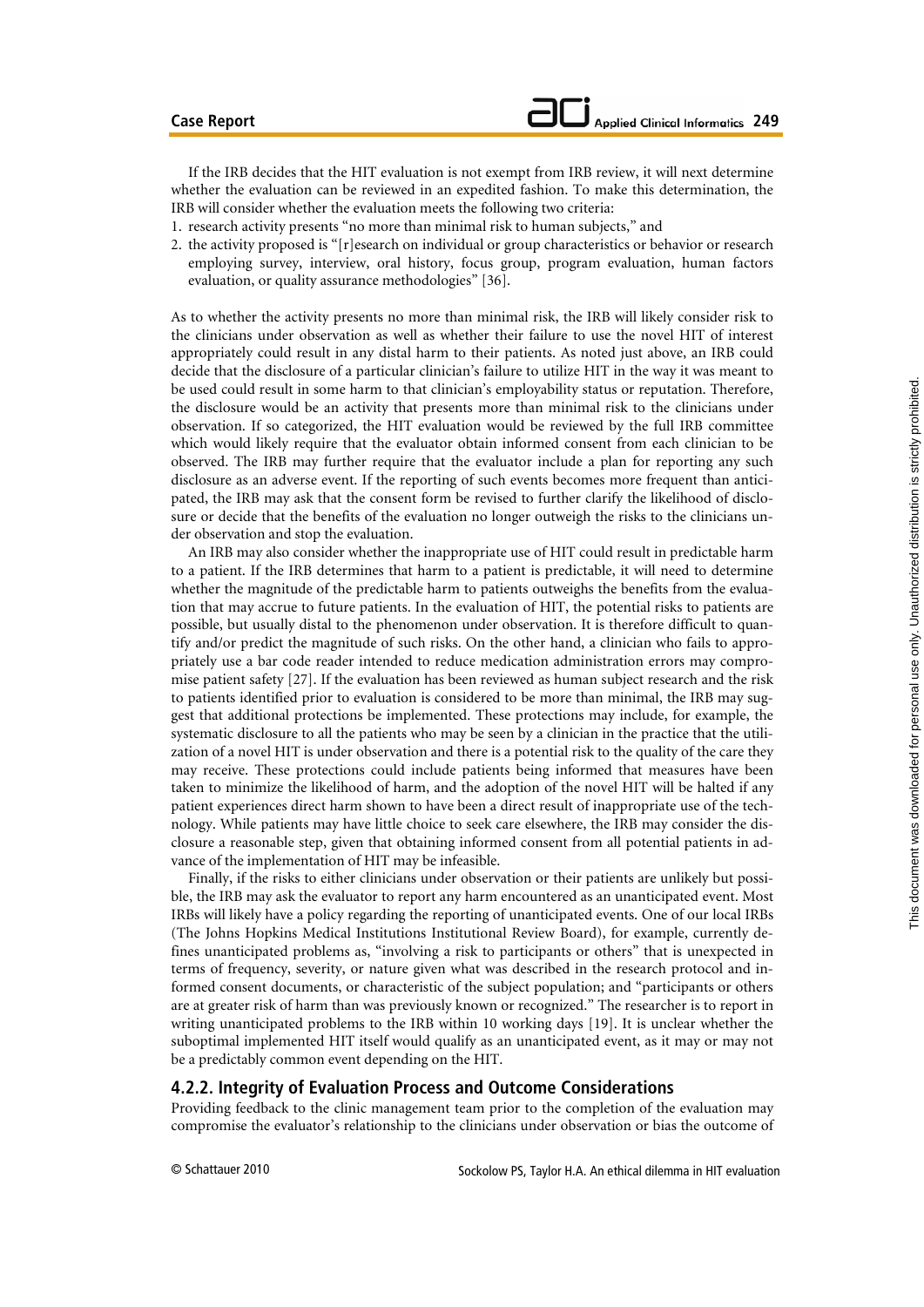the evaluation. Interim disclosures may compromise the collegial relationship between the evaluator and the clinicians under observation. Clinicians may be less cooperative when observed after the disclosure which may compromise the quality of subsequent attempts to collect data.

Interim disclosure may bias the evaluation findings and/or limit the reliability and the generalizability of the findings [37] (p.30). The health services research literature points out that the act of studying human performance may alter the behavior of those being observed [22, 38] (p. 212). In this case, clinicians knew they were being observed and continued to use technology suboptimally, that is, observation did not alter their behavior.

Interim disclosure of suboptimal use of the EHR system made to clinic management could result in at least three possibilities. First, management could decide to take no action and the evaluator would continue to collect data as planned. Second, management could chide the clinicians for their suboptimal use of EHR and hope for improvement. The clinicians may or may not change their behavior; if they do, their efforts to change may diminish over time. The fact that the clinicians under observation by the evaluator adopted and utilized work-arounds to the EHR indicates that chiding on behalf of management would not likely result in stable behavior change that would bias future data collection. On the other hand, management may decide to intervene in order to remedy the situation in real-time. This management intervention may influence clinician behavior, and ultimately, the findings of the completed evaluation, whether a summative or formative approach.

# **4.3. Ethical Dilemma Recommendations**

The following are three recommendations for evaluators considering the real time observation of clinician behavior as a component of an evaluation of HIT implementation:

- 1. During the design of the evaluation or in advance of the implementation of the evaluation, evaluators, in collaboration with the relevant members of the clinic management team, consider whether there are any circumstances under which suboptimal implementation of HIT could result in direct patient harm. If any circumstances are identified, a protocol for interim disclosure can be adopted prior to implementation. If none are identified, the clinical management team will receive the results when the evaluation report is completed. However, if the evaluation is considered to be human subject research, the plan for interim disclosure, or lack thereof, will need to be included in the proposal submitted for review by an IRB.
- 2. If circumstances under which the clinical management team will receive interim results are identified, these circumstances will need to be disclosed to the clinicians who will be under observation. If the evaluation is considered to be human subject research, the circumstances under which interim disclosure would occur will need to be included in the consent form provided to clinicians who will be under observation.
- 3. If the evaluator observes an unanticipated event that has the potential to result in direct patient harm, he/she should disclose the event to the clinic management for the consideration. Clinic management will need to make a decision for disclosure to the clinicians under observation. If the evaluation is considered to be human subject research, the evaluator will need to disclose the event to the local IRB, and in consultation with the IRB, consider whether interim disclosure to the clinical management team is warranted.

Details for considering the decisions are described further in  $\blacktriangleright$  Figure 1, and recommendations are further detailed in  $\blacktriangleright$  Table 1.

# **5. Conclusion**

The systematic informatics evaluation of HIT interventions may include the observation of functionality and workflow of the HIT. Field researchers conducting HIT evaluations would benefit from considering in advance the circumstances under which interim results will be disclosed to clinic management teams. The potential risks and benefits of interim disclosure can be considered in advance of data collection and in collaboration with the clinic management team. These risks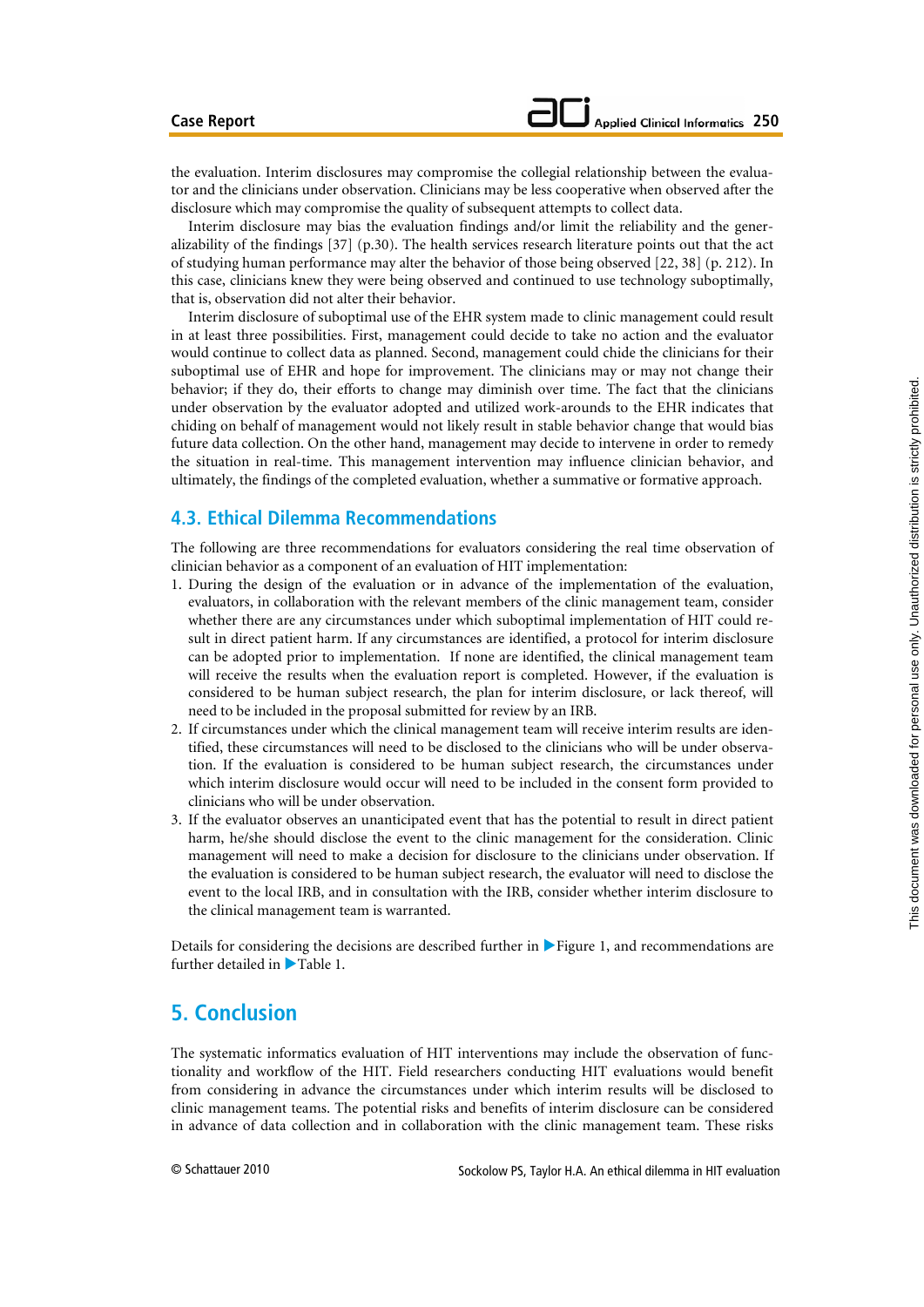# **Applied Clinical Informatics 251**

and benefits of disclosure need to be made transparent to the clinicians under observation. Consideration of the goals of the research, research design, research ethics, impact on the host site, and possible bias effects, all contribute to decision-making regarding the interim disclosure of observations. Advance planning for disclosure simplifies the decisions researchers need to make once an evaluation is up and running. More evaluations that describe when and how evaluators provide interim feedback to clinical management teams and the effect of disclosure on the subsequent behavior of clinicians under observation would be informative.

#### **Implications of Results for Practitioners**

Field evaluators of HIT would benefit from considering in advance the circumstances under which interim results related to observed suboptimal use of HIT will be disclosed to clinic management teams. The potential risks and benefits of interim disclosure (1) can be considered in collaboration with the management team in advance of data collection, and (2) need to be made transparent to the clinicians under observation.

#### **Conflict of Interest**

Neither author has a conflict of interest.

#### **Institutional Reviews**

The Institutional Review Boards of the researchers' academic institution and of the research site approved the study in the case example.

#### **Acknowledgements**

NLM Informatics Training Grant T15LM07452, Robert Wood Johnson Foundation Public Health Informatics Training Grant and The Johns Hopkins University School of Medicine for support (PS).

Harold P. Lehmann MD PhD and Jonathan P. Weiner DrPH for their review of a previous draft.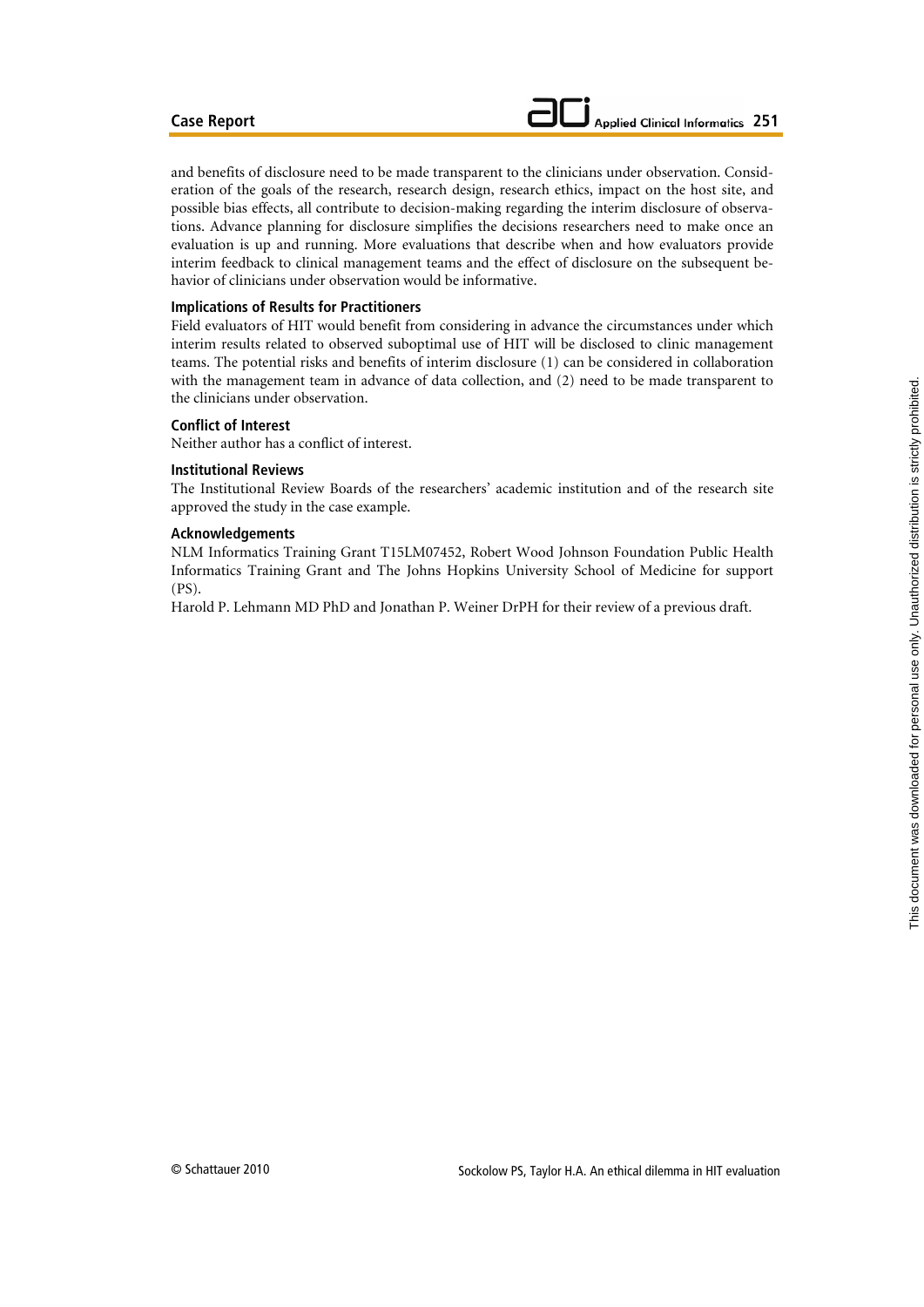



**Fig. 1** Recommendations for evaluation design related to disclosure of clinical suboptimal HIT use (Note: Shading indicates action is required by regulation).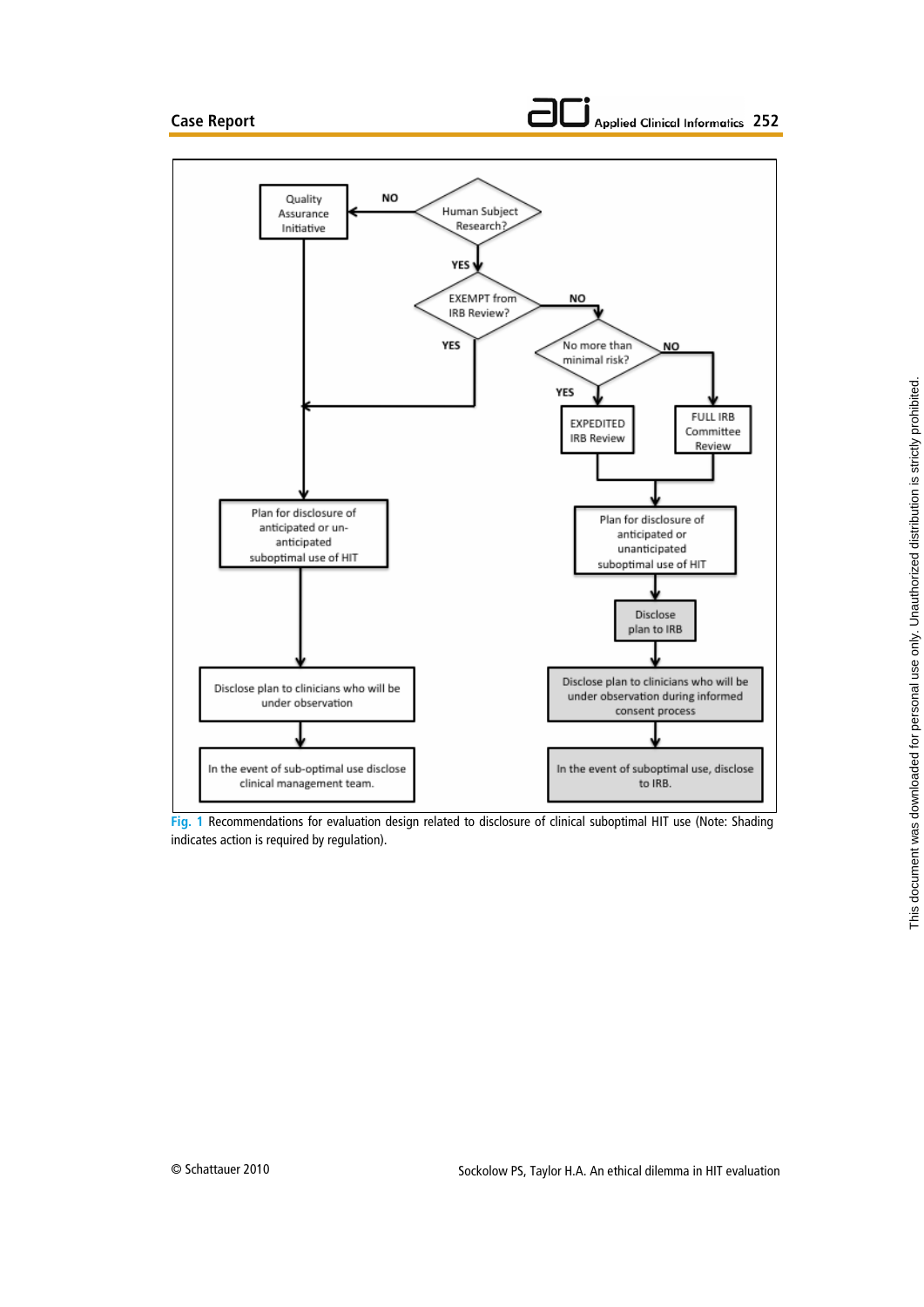

| <b>Types of Disclosure</b><br><b>Decisions</b>                                        | <b>Type of Evaluation Study</b>                                                                                                                                                                                                             |                                                                                                                                                                                                                  |
|---------------------------------------------------------------------------------------|---------------------------------------------------------------------------------------------------------------------------------------------------------------------------------------------------------------------------------------------|------------------------------------------------------------------------------------------------------------------------------------------------------------------------------------------------------------------|
|                                                                                       | <b>Not Human Subject Research</b>                                                                                                                                                                                                           | <b>Human Subject Research</b>                                                                                                                                                                                    |
| 1) Disclosure of<br>suboptimal use of<br><b>HIT</b>                                   | In consultation with clinic managers,<br>evaluators:                                                                                                                                                                                        | In consultation with clinic managers, evalua-<br>tors:                                                                                                                                                           |
|                                                                                       | a) adopt plan for interim disclosure, or                                                                                                                                                                                                    | a) adopt plan for interim disclosure, or                                                                                                                                                                         |
|                                                                                       | b) adopt plan for disclosure when<br>evaluation is complete.                                                                                                                                                                                | b) adopt plan for disclosure when evaluation is<br>complete.                                                                                                                                                     |
|                                                                                       |                                                                                                                                                                                                                                             | Evaluator discloses plan to IRB.                                                                                                                                                                                 |
| 2) Disclosure to<br>clinicians under<br>observation                                   | If plan for interim disclosure is<br>adopted, clinic management and/or<br>evaluator disclose plan to clinicians<br>under observation.                                                                                                       | If plan for interim disclosure is adopted,<br>evaluator discloses plan to clinicians under<br>observation during informed consent process.                                                                       |
| 3) Disclosure of<br>unanticipated<br>event that leads<br>to direct harm to<br>patient | Evaluator discloses information about<br>event to clinic management.                                                                                                                                                                        | Evaluator discloses information about event to<br>IRB.                                                                                                                                                           |
|                                                                                       | Regardless of plan for interim disclo-<br>sure or disclosure when evaluation is<br>complete, clinic management decide<br>whether to disclose details of event to<br>clinicians under observation and<br>whether evaluation should continue. | Regardless of plan for interim disclosure or<br>disclosure when evaluation is complete, IRB<br>decides whether to disclose details of event to<br>clinical management and whether evaluation<br>should continue. |

**Table 1** Summary recommendations for HIT evaluation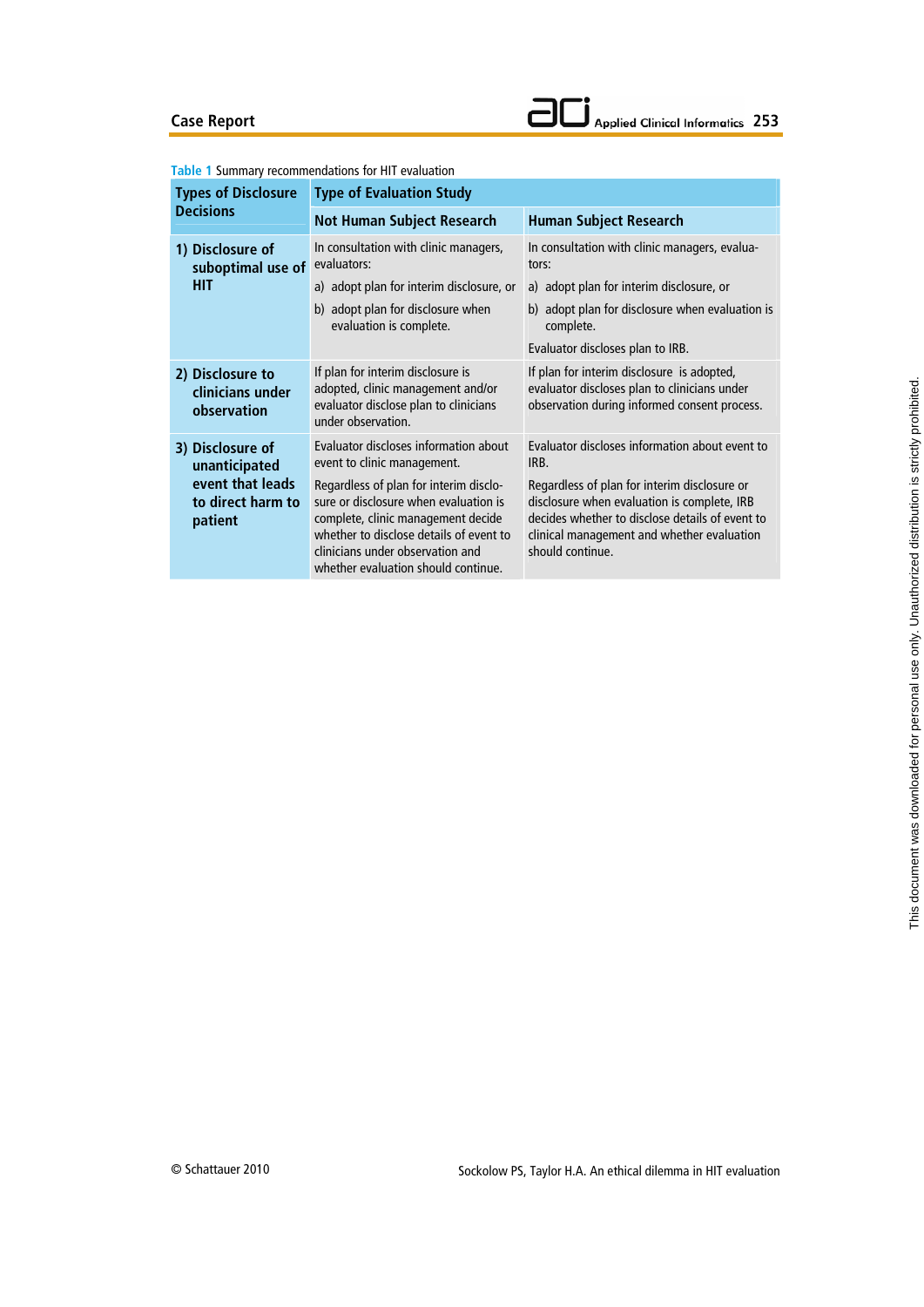# **References**

- 1. Goldzweig CL, Towfigh A, Maglione M, Shekelle PG. Costs and benefits of health information technology: New trends from the literature. Health Aff 2009; 28(2): w282-w293.
- 2. Ammenwerth E, de Keizer N. An inventory of evaluation studies of information technology in health care – Trends in evaluation research 1982-2002. Methods Inf Med 2005; 44(1): 44-56.
- 3. Yusof MM, Papazafeiropoulou A, Paul RJ, Stergioulas LK. Investigating evaluation frameworks for health information systems. Int J Med Inform 2008; 77(6): 377-385.
- 4. Chaudhry B, Wang J, Wu S, Maglione M, Mojica W, Roth E, et al. Systematic review: Impact of health information technology on quality, efficiency, and costs of medical care. Ann Intern Med 2006; 144(10): 742.
- 5. A web-based inventory of evaluation studies in medical informatics 1982-2005. Available at: http://evaldb.umit.at/. Accessed Nov, 2008.
- 6. Goodman KW, Miller RA. Ethics and Health Informatics. In: Shortliffe EH, editor. Biomedical Informatics: Computer Applications in Healthcare and Biomedicine. 2006th ed. New York: Springer; 2006. p. 379- 402.
- 7. Koppel R, Wetterneck T, Telles JL, Karsh BT. Workarounds to barcode medication administration systems: Their occurrences, causes, and threats to patient safety. J Am Med Inform Assoc 2008; Jul-Aug;15(4):408-23.
- 8. Koppel R, Metlay JP, Cohen A, Abaluck B, Localio AR, Kimmel SE, et al. Role of computerized physician order entry systems in facilitating medication errors. JAMA 2005; 293(10): 1197-1203.
- 9. Campbell EM, Sittig DF, Ash JS, Guappone KP, Dykstra RH. Types of unintended consequences related to computerized provider order entry. J Am Med Inform Assoc 2006; 13(5): 547-556.
- 10. Pandiani JA, Banks SM, Schacht LM. Personal privacy versus public accountability: A technological solution to an ethical dilemma. J Behav Health Svcs and Res [serial online] 1998; 25(4): 456-463. Available from: URL: http://www.springerlink.com.ezproxy2.library.drexel.edu/home/main.mpx.
- 11. Aroskar MA. Anatomy of an ethical dilemma: The theory. Am J Nurs 1980; 80(4): 658-660.
- 12. Mertens DM, Ginsberg PE. Chapter 11: Ethical Perspectives in Program Evaluation. The Handbook for Social Research Ethics. First ed. Los Angeles: Sage Publications; 2009. p. 170-83.
- 13. Morris M. Evaluation Ethics for Best Practices. New York: The Guilford Press; 2008.
- 14. Fitzpatrick JL, Morris M. Current and Emerging Ethical Challenges in Evaluation; 1999.
- 15. Newman DL, Brown RD. Chapter 4: A Framework for Making Ethical Decisions. Applied Ethics for Program Evaluation Thousand Oaks: Sage Publications; 1996. p. 91-119.
- 16. Ash JS, Sittig DF, Dykstra R, Campbell E, Guappone K. The unintended consequences of computerized provider order entry: Findings from a mixed methods exploration. Int J Med Inform 2009;78 (Suppl. 1): S69-S76.
- 17. National Commission for the Protection of Human Subjects of Biomedical and Behavioral Research. The Belmont report: ethical principals and guidelines for the protection of human subjects of research. Commission. Bethesda, MD: U.S. Department of Health, Education, and Welfare; 1978 Apr 18.
- 18. Guiding Principles for Evaluators. http://eval.org/publications/guidingprinciples.asp. Available at: http://eval.org/publications/guidingprinciples.asp. Accessed May 28, 2010.
- 19. The Johns Hopkins Medicine Institutional Review Boards. Organization policy on reports of unanticipated problems involving risks to participants or others (Policy No. 103.6(b)). Available at: http://irb.jhmi.edu/Policies/103\_6b.html. Accessed Feb 22, 2010.
- 20. Miller RA, Gardner RM. Recommendations for responsible monitoring and regulation of clinical software systems. J Am Med Inform Assoc 1997; 4(6): 442.
- 21. Ash JS, Smith AC, Stavri PZ. Performing Subjectivist Studies in the Qualitative Traditions Responsive to Users. In: Friedman CP, Wyatt JC, editors. Evaluation Methods in Medical Informatics. 1st ed. New York: Springer; 2006. p. 267-300.
- 22. Friedman CP, Wyatt JC. Evaluation Methods in Medical Informatics. New York: Springer; 2006.
- 23. Ash JS. Request your insight on a moral quandary at a research site regarding an HIT implementation 2008; Oct 14; personal communication.
- 24. Suermondt HJ, Evans RS, Ohno-Machado L, editors. A rapid assessment process for clinical informatics interventions. Biomedical and Health Informatics: From Foundations to Applications to Policy; 2008 Nov; Wash, DC: AMIA; p. 26-30.
- 25. Berger RG, Kichak JP. Computerized Physician Order Entry: Helpful or Harmful? J Am Med Inform Assoc 2004; 11(2): 100-103.